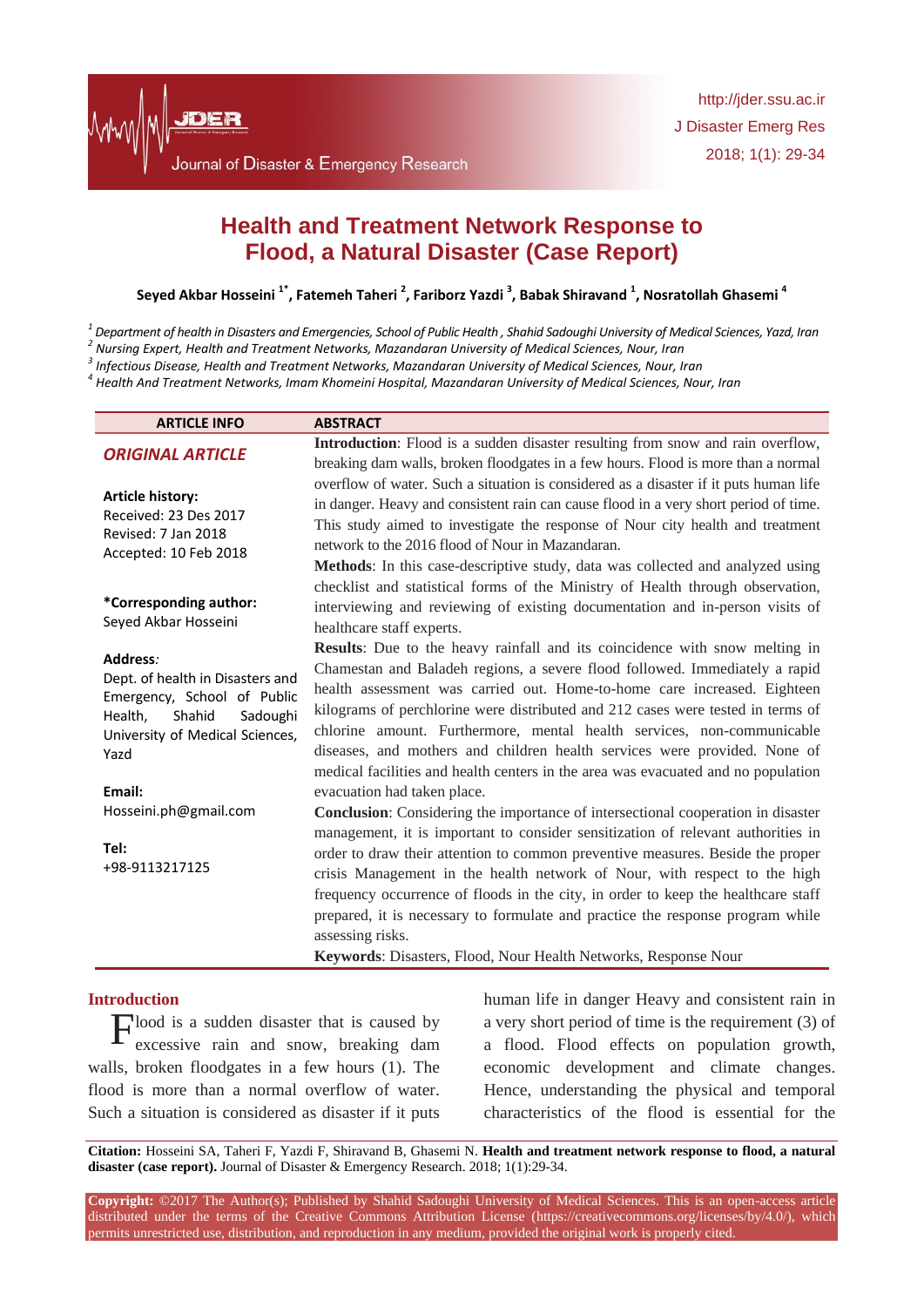development of effective flood mitigation measures[\(4\)](#page-4-2).. In 2006-2015, flood has been the main cause of deaths from disasters. Flood alone accounted for 47.2 percent of all atmospheric disasters in the world and affected two billion and 300 million people' lives, with the highest number of casualties in Asia.(5) (Annual Disaster Statistical Review, 2016).

The reasons for the increase of flood damage in Asia are the vastness of the continent and the presence of many rivers drainage basins and the density of population along with them. In Asia, between 2000 and 2015, there were 2495 atmospheric disasters, affecting 37 million people and killing 332,000 people(5).

In Iran, over the past few years, in addition to the earthquake, the annual credits for the Natural Disasters Impacts Reduction Plan and Unanticipated Events Center have been used to compensate for the damage caused by floods. In Mazandaran, floods are generally of three types; floods resulting from all kinds of rains, the combination of melting snow and rain and melting snow. Floods have often threatened this province.

Noor city in Mazandaran province has a total area of 2,675 square kilometers and a population density of 41 people per square kilometer in the central part of Mazandaran province. From the north, Nour is bound to the Caspian Sea and from the south (through Kandovan and Damavand peak) to Tehran and Karaj provinces, from the East to Mahmood Abad and Amol and from the west to Noshahr city. This city is geographically in 52 degrees longitude to the east and 36 degrees and 35 minutes latitude to the North. Mahmoud Abad with a 25 km distance from Nour is the closest city. Nour is 114 km away from the capital, Sari, and to Tehran, it is 243 km. In terms of unevenness, it can be divided into mountainous and plain areas, the northern part of which have temperate climate of Caspian Sea, but the southern heights due to higher altitude and extension of mountains, has a temperate mountainous climate, which in high mountain tops changes into cold mountainous climate. In terms of vegetation, the major part of Nour is covered with forest and rangelands. There

are both winter and summer rangelands in the city. The city has three sections (central - Chamestan - Baldeh) and nine villages named Natal kenar olia, Natal, Mianrud, Lavij, Mianband, Sheikh Fazlollah, Tetarshak and Ozrood.(6) The population of Nour, according to the census of 2016, was 11, 1001. (Mazandaran provincial government, 2016).

The population of Nour, according to the census of 1395, was 110,013, of which 55,403 were male and 54,610 were female. This city has 76 healthcare centers, 8 health headquarters, 16 health and treatment centers and a 105-bed hospital (Mazandaran University of Medical Sciences, 2016). The present study describes how the health and treatment network system responds to flood as a natural disaster in Chamestan and Baladeh districts of Nour. Therefore, not many research studies have been conducted on the response of the health care network to disasters in Mazandaran province and the city of Nour. Accordingly, considering the importance and application of this issue in the healthcare network response to disasters and subsequent crises, the current study was conducted.

#### **Materials and Methods**

This case-descriptive study by making the necessary coordination with Nour city health and treatment network began by the researchers' reviewing of scientific texts and by going to Nour health network and asking about flood in Baladeh and Chamestan. The documentations in development and environment health network centers were investigated. Then all information was collected by visiting flood-affected areas of Baladeh and Chamestan, using checklists and statistical form of the Ministry of Health. It should be noted that all checklists were completed by interviewing in flood-affected areas and the response method of Nour health system was directly analyzed by researchers. In order to determine the scientific validity of the checklists to collect data, the health experts' views on events and disasters were applied. In order to determine the validity of the checklist, data collection was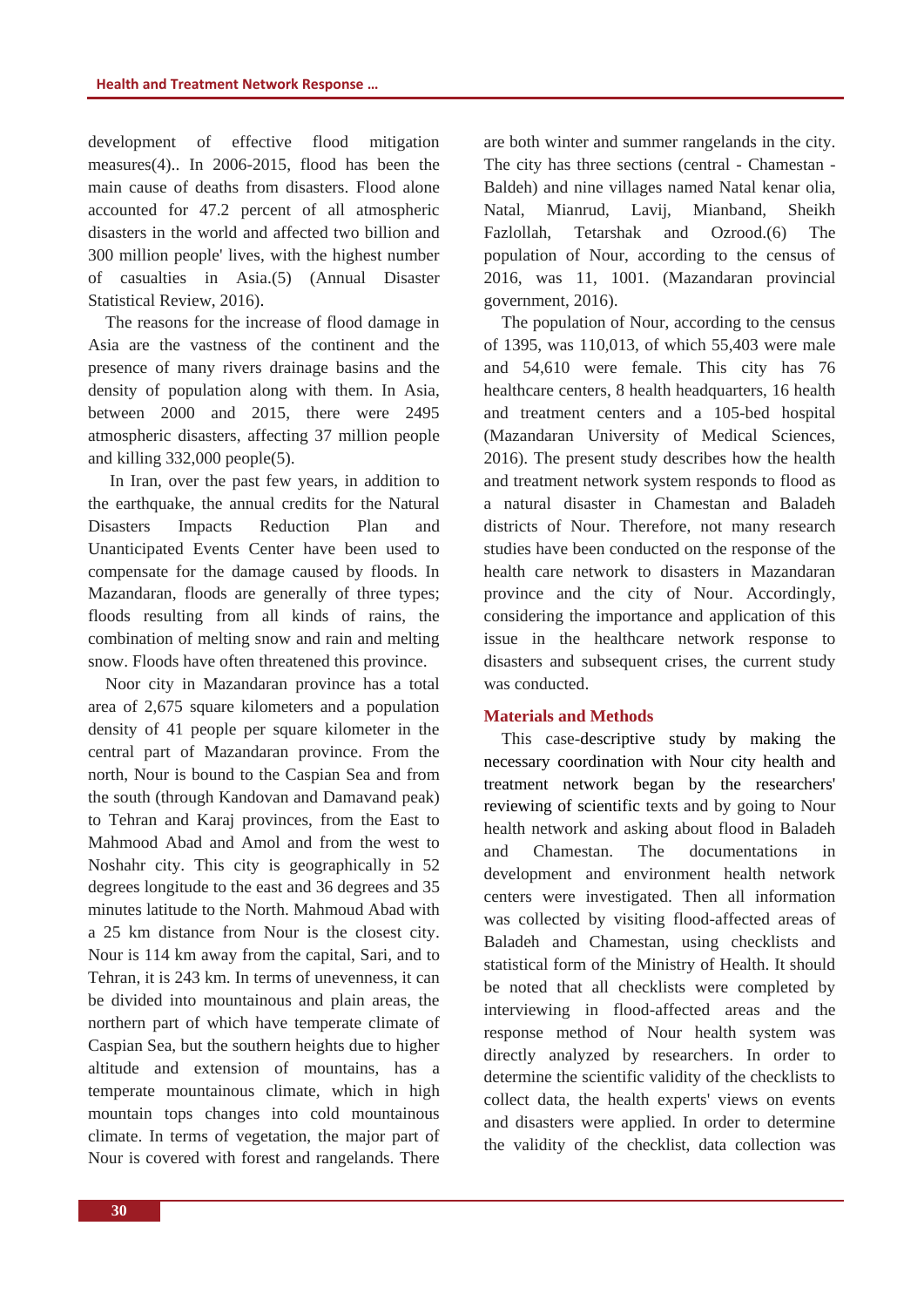used by health professionals in disasters and accidents

# **Results**

Cyclonic Storm rains caused the heavy rainfall and flood to begin on Monday, 2016 May 16 in Chamestan. After a week of flooding in the mountainous area of Baladeh, which has always had heavy snow, the rapid increase in the temperature and its continuity for several days caused snow melting and floods. In total, 12 villages with 874 households and 4520 people were affected by the flood.

# **The flood effects are as follows:**

**Destruction of buildings, infrastructures and health facilities:** Eighty rural residential units and 8 communicating bridges were damaged. As a result of flood, two drinking water springs in the area and drinking water pipelines of drinking water in two villages were destroyed. Fifteen toilets were ruined as a result of flood. None of the health and treatment facilities personnel and their equipment in the area was damaged.

**Damage to agricultural products and animal casualties:** A hundred livestock involving sheep were died. Nineteen livestock and poultry units were also damaged. An aviculture and a pathway for 2 aviculture's were also destroyed, 86 pieces in agricultural farms and gardens of Baladeh and Marzandeh were damaged by 20 to 100 percent. One hundred fifty hectares of agricultural and horticultural lands were damaged and the value of damages was estimated to be 165 billion rials.

**Service continuity:** Providing services in these two parts continued due to the lack of damage to the health and treatment centers and personnel and facilities in the region, and there was no restriction on public access to health services.

**Mortality and injuries:** As a result of this flood, 1 person died due to electric shock and 2 others were severely injured.

Health and treatment Network Response activities.

**Early warning:** The meteorological department of Mazandaran had predicted the flood and in broadcasting center of Mazandaran in different news items had informed people of the weather condition; however, the warning did not go further. During the flood, health workers reported the flood to the healthcare network.

**Evacuation and facilities:** None of existing healthcare facilities and centers in the area was evacuated and no population evacuation had taken place.

**Quick Assessment:** The next morning, a team from the crisis committee of the Health Network was deployed to flood areas. A systematic evaluation was carried out using existing checklists. The members of the rapid assessment team observed the health status of the area closely and had given proper instructions.

**Providing therapeutic and pre-hospital services:** There were 13 healthcare centers with 7 doctors, 5 nurses and obstetricians, and 28 personnel in flood-hit areas. There were 8 healthcare homes in flood-affected areas whose healthcare providers continuously served people and collaborated with dispatch teams from the city health center and other departments. There was a record of five people at the centers who were referred to the hospital.

## **Providing public health services**

**Providing services for communicable diseases:** Twenty-eight bottles of cary blair were prepared for the Eltor sample of diarrhea cases which were sent to the health centers. The health care providers had been given the necessary instructions regarding the possible outbreak of illness and that routine care was intensified.

During the month after the flood, there were no positive cases of Eltor, malaria, measles, meningitis and other treatable diseases. Furthermore, no contagious diseases was reported in the area during a month after the flood. During this time, only 3 cases of mild diarrhea and 1 animal bite were reported.

**Provision of non-communicable diseases services:** To assess the extent of the incidence, Non-communicable Disease Unit made necessary arrangements with doctors, health experts and health care providers about the care for the injured patients with non-communicable diseases in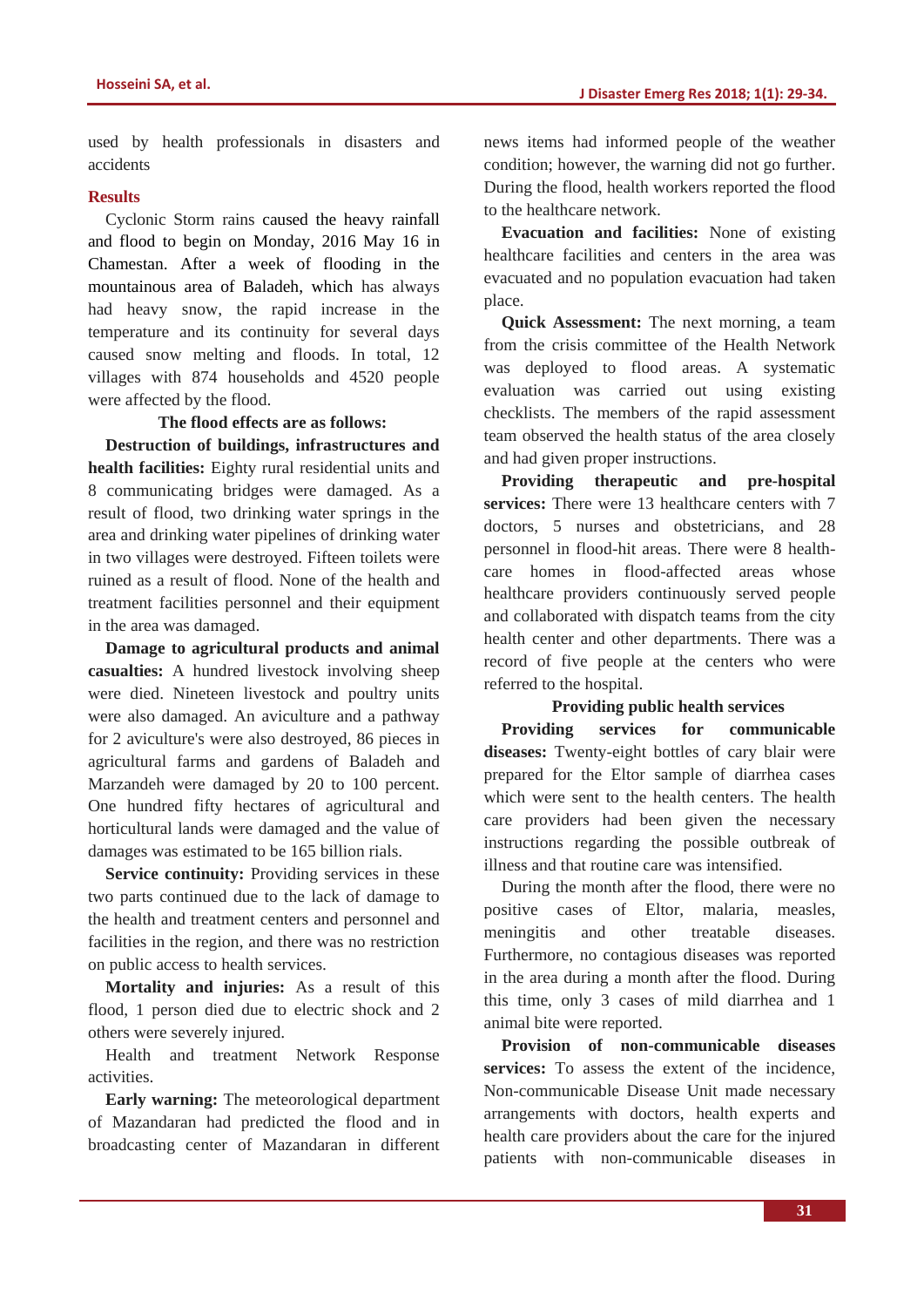sampling centers. The Thyroid Screening was carried out by the Rapid Assessment Team. The non-communicable diseases condition form was completed by disease experts on a daily basis. Pharmaceutical and therapeutic (paraclinical) needs were determined for those at risk and were provided to the health care team doctor based in the health centers. Fortunately, no such case was reported. It was difficult to send samples of heels from 3-5 day old infants to sampling centers due to road collapse, which with the help of the governor, the post office of the city and the province, the problem of sending samples was fixed.

**Providing the environment health services:** The Environmental Health Unit had 37 visits to flood hit villages. Forty four microbial samples were prepared from water sources, 7 samples of which had microbial contamination and no chemical samples were prepared. Six damaged drinking water source were reconstructed with the help of the Environmental Health Unit. Eighteen kilo perchlorin was distributed to health care centers for the preparation of the main chlorine, and besides teaching health providers how to make it; the necessary instructions were given to people as well.

The amount of chlorine of 212 cases was tested, 173 cases of which were okay. Fifteen household toilets were damaged, and with the guidance and collaboration of the Environmental Health Unit, eight of them were reconstructed during one year after the disaster. None of the centers for food preparation and distribution in the villages were destroyed.

**Reproductive health services:** This unit initially focused on stabilizing care for pregnant women near childbirth and made necessary arrangements with obstetrics and family health experts in crisis affected areas in the early hours. Three hundred twenty seven pregnant mothers were attended to daily by obstetrical personnel, in person or by telephone. Routine care for infants was carried out on a daily basis. No cases of mother or child's death were reported.

#### **Discussion**

In this study, only two cases of injuries were reported that they had also gone to the hospital. In previous floods, restrictions on access to health facilities have been reported due to their being stuck and damaged by flood[\(7\)](#page-4-3) The incidence of diarrhea was only 3 mild cases in this study, while in a study on Bangladesh flood this number was high[\(8\)](#page-4-4). According to the warning of the Meteorological Organization of Mazandaran and its notifying of all heads of departments, as well as the announcements via the capital broadcasting organization, as in previous studies, there was no evacuation of the injured which is questionable.[\(9,](#page-4-5) 10).

In this flood, there were many damages to agricultural land, agricultural products and livestock, which was reported in previous studies on the effects of floods on livestock and agricultural products[\(11\)](#page-5-0).

In previous studies, following cascading events such as erosion, fire, and ... have been seen, but in this study on flood disaster, just electric shock followed that killed 1 person(12) .

In experts' post-accident review of the diseases, there has been no outbreak of contagious diseases or their increase ,while in previous studies, the prevalence of zoonotic diseases including leptospirosis was observed(13) . Previous studies also reported an increase in infectious diseases and diseases transmitted through vectors (14-16).

There was no delay or shortage of maternal and child health services, and because the health structures were not damaged, there was no problem regarding pregnant women and children.

#### **Conclusions**

Recent flood, due to the severity of rainfall, at the beginning of the flood in the adjacent flooded areas, carried a large amount of mud, stones and trunks of trees which led to their piling up in the margin of the rivers bridge and the blocking of the bridges. By increasing rainfall and flood, the rivers capacity decreased, resulting in rising of river water and overflowing with tree trunks into villages and causing damage to both parts. Most of flood damages have been to livestock and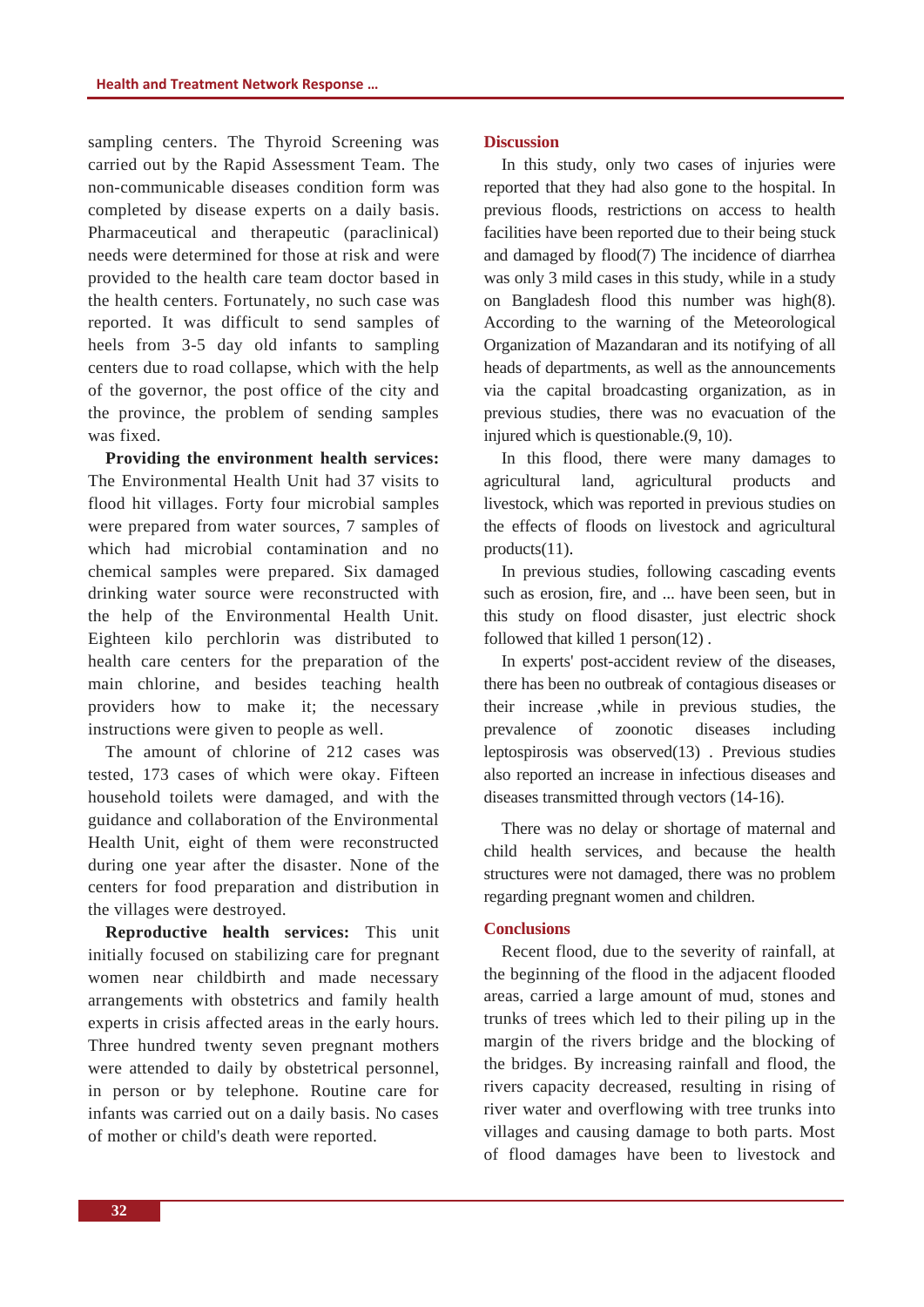agricultural products. Because the health infrastructures and of medical facilities were not damaged, there was no problem in providing health services to the injured, flood affected population. The quick warning about the flood, especially announcing the start of the flood and the blockage of the rivers' mouth through the mosque microphone to villagers, caused less damage to households and the target population of health. The city of Nour is one of the areas where the flood occurs with extensive frequency. It is recommended that Nour Health and treatment network:

1. Considering the importance of intersectional cooperation in disaster management, the sensitization of relevant authorities should be considered in order to attract their attention to joint preventive actions.

2. Beside good disaster management of Health and treatment network in Nour, regarding the high frequency of flood in the city, in order to keep health personnel prepared, personnel and people training during all stages of the management should be considered.

3- It is necessary to have an effective system for collecting data related to natural and man-made

#### **References**

- <span id="page-4-0"></span>1. Garvelmann J, Pohl S, Weiler M. Spatio‐temporal controls of snowmelt and runoff generation during rain‐on‐snow events in a mid‐latitude mountain catchment. Hydrological Processes. 2015; 29(17): 3649-64.
- 2. Jakubcová A, Grežo H, Hrešková A, Petrovič F. Impacts of flooding on the quality of life in rural regions of Southern Slovakia. Applied Research in Quality of Life. 2016;11(1):221-37.
- <span id="page-4-1"></span>3. Ziegler AD, Cantarero SI, Wasson RJ, Srivastava P, Spalzin S, Chow WT, et al. A clear and present danger: Ladakh's increasing vulnerability to flash floods and debris flows. Hydrological Processes. 2016; 30(22): 4214-23.
- <span id="page-4-2"></span>4. Tanoue M, Hirabayashi Y, Ikeuchi H. Global-scale river flood vulnerability in the last 50 years. Scientific Reports. 2016; 6: 36021.
- 5. Guha-Sapir D, Below R, Hoyois P. EM-DAT: International Disaster Database .Université

disasters constructed in the health and treatment network in Nour in order to document and use the information in the form of lessons learned during disasters from the health effects that flood brought about.

4. Assessing the existing disasters in the area, making the disaster maps, and designing a systematic response plan in this city is essential.

# **Acknowledgments**

Thanks are owed to the respected management department and all colleagues of the health and treatment center in the city of Nour, who have worked sincerely in conducting this article study.

#### **Funding**

There was no funding source for this study.

#### **Conflicts of interest**

The authors declare that they have no conflicts interests.

## **Authors' contribution**

Drafting the manuscript and data collection: S.A.Hosseini, F.Taheri, F.Yazdi. Revising the manuscript critically for important intellectual content: B.Shiravand and N.Ghasemi.

Catholique de Louvain, Brussels. 2014 Available At [www emdat. be]

- 6. Pour Ahmad A. The role of the geographic structure in the August of 1999 in the city of Neka. Ecology. 2002; 28 (29), 59-70. .[In Persian]
- <span id="page-4-3"></span>7. Lowe D, Ebi KL, Forsberg B. Factors increasing vulnerability to health effects before, during and after floods. International Journal Of Environmental Research and Public Health. 2013;10(12):7015-67.
- <span id="page-4-4"></span>8. Hashizume M, Wagatsuma Y, Faruque AS, Hayashi T, Hunter PR, Armstrong B, et al. Factors determining vulnerability to diarrhoea during and after severe floods in Bangladesh. Journal of Water and Health. 2008; 6(3):323-32.
- <span id="page-4-5"></span>9. Ballesteros J, Bodoque J, Díez-Herrero A, Sanchez-Silva M, Stoffel M. Calibration of floodplain roughness and estimation of flood discharge based on tree-ring evidence and hydraulic modelling. Journal of Hydrology. 2011;403(1-2):103-15.